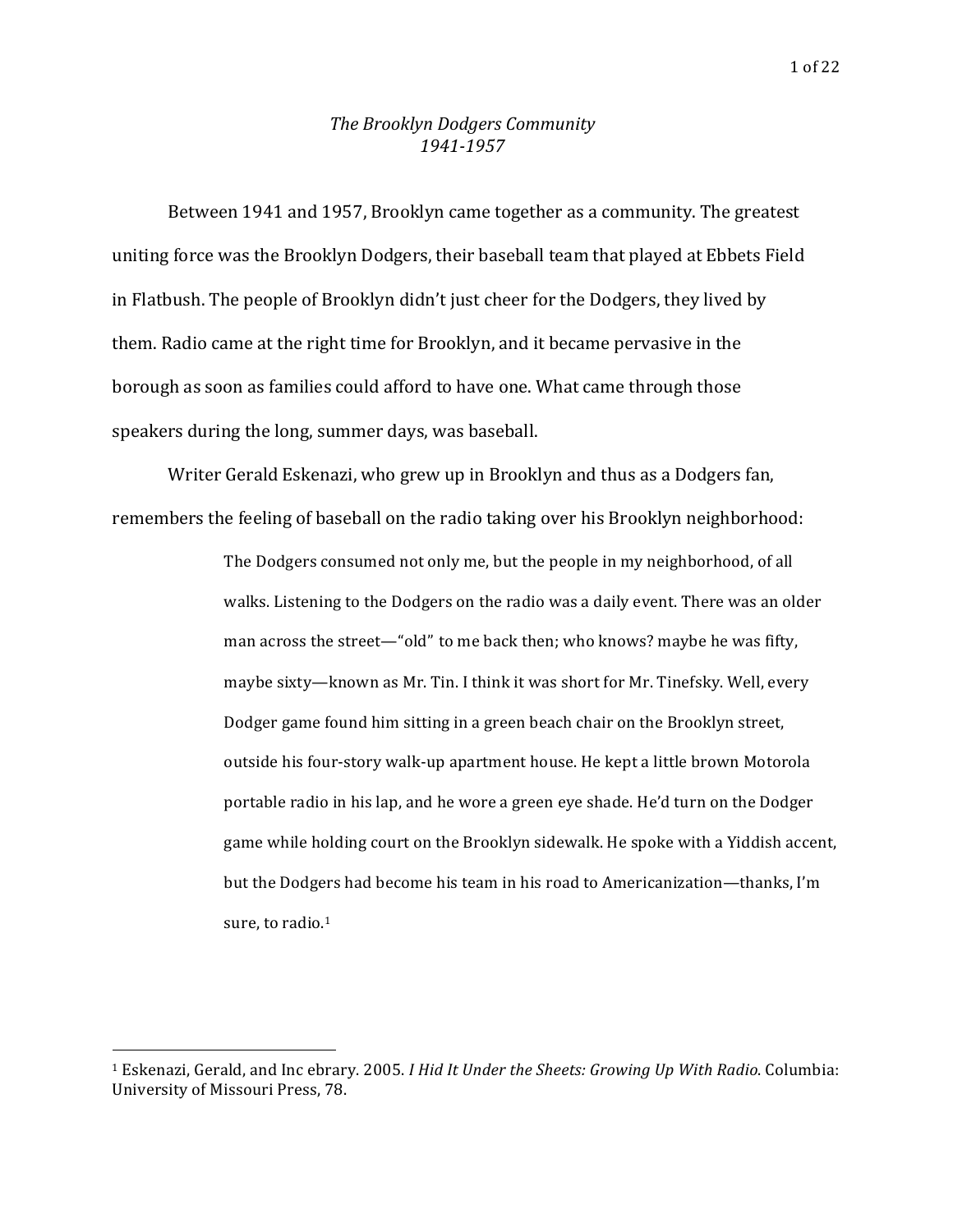The Dodgers were the emblem and gem of Brooklyn in midcentury New York City. They symbolized the distinct difference between their borough and Manhattan next door. Determined to be a respected and self sufficient ball club, the Dodgers adopted several policies and habits to bolster community support and differentiate themselves from the Yankees and Giants. "They were determinedly un-Yankee-like," says Scott Simon author of *Jackie Robinson and the Integration of Baseball*. "The Dodgers cultivated working-class fans by playing their games on Sundays, the only full day off for many laborers. Ticket prices were cheap so as to leave sufficient budget for beer from which the team made its real money." Additionally, the Dodgers stadium, beloved Ebbets Field, was characteristic of the organization's Brooklyn pride. If a home-run was hit to right center field, a rare feat since the wall was 403 feet from home plate, the ball might strike an advertisement from Abe Stark: "Hit Sign, Win Suit." As Simon says "while Yankee sluggers got tailored on Fifth Avenue, journeymen Dodgers slugged for Abe Stark's sign."2

Between the years of 1913 and 1941 the Dodger's were notoriously poor performers. Simon recounts one occasion in 1926 when the team "contrived to have three base runners arrive at third base at the same time." Due to the team's potential for antics like this, as well as often bobbling ground balls and throwing to the wrong base, the Dodgers were given the nickname "Dem Bums" by their own fans. "Only a team greatly loved" could maintain such a nickname, explains Simon,<sup>3</sup> though the name was often used alongside "stinking" as in "I'm never going to buy another ticket to see them stinking bums"

<sup>2</sup> Simon, Scott. 2002. *Jackie Robinson and the Integration of Baseball*. Hoboken, N.J: J. Wiley & Sons, 38. <sup>3</sup> Ibid, 37.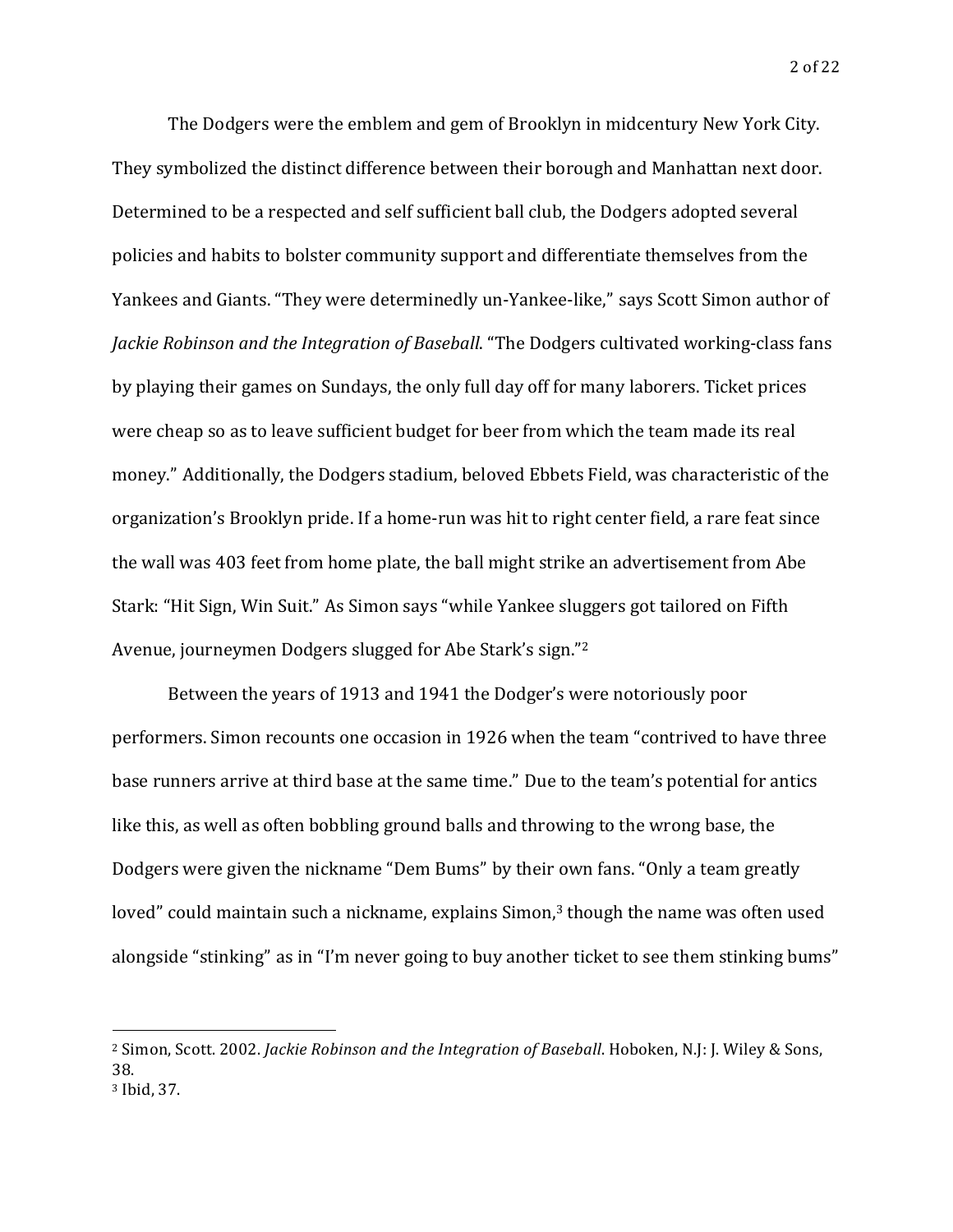and seldom alongside the word "beloved."4 However, in 1938, Larry MacPhail arrived as new president and executive manager of the club. He came from Cincinnati and brought with him night games, a slew of new signings, and radio broadcasts. Suddenly, things turned around, and in 1941 the Dodgers won the pennant.5 They then lost to the Yankees in the World Series and so began a new era in Brooklyn baseball: perennial disappointment.

Eskenazi described the team as "good, if failed, gods—always blowing it at the final moment."6 None the less, the tides in Brooklyn had changed. Though year after year the Dodgers failed to ultimately succeed, losing six world series to the Yankees between 1941 and 1956 and winning only one, their fans remained, adopting the phrase "wait 'til next year!"

On August 5th, 1921, Pittsburgh's KDKA sent the first ever broadcast of a baseball game over the airwaves. The same year, Westinghouse had produced the first radio that was affordable for an affluent American family.7 These two events mark the beginning of a meteoric rise of radio in the first half of the 20th century. According to Susan Douglas in her book *Listening In: Radio and the American Imagination*, radio came to baseball at the perfect moment: "The marriage between radio and sports occurred at the end of a nearly fifty-year process in which a national sporting culture became one of the centerpieces of American life." She goes on to explain how by the 1920's, not only was baseball "the

<sup>4</sup> Kahn, Roger. 1993. *The Era, 1947-1957: When the Yankees, the Giants, and the Dodgers Ruled the World*. New York: Ticknor & Fields, 17.

<sup>5</sup> Ibid, 18.

<sup>6</sup> Eskenazi, *I Hid It Under the Sheets,* 25.

<sup>7</sup> Silvia, Tony. 2007. *Baseball Over the Air: The National Pastime on the Radio and in the Imagination*. Jefferson, N.C: McFarland, 20.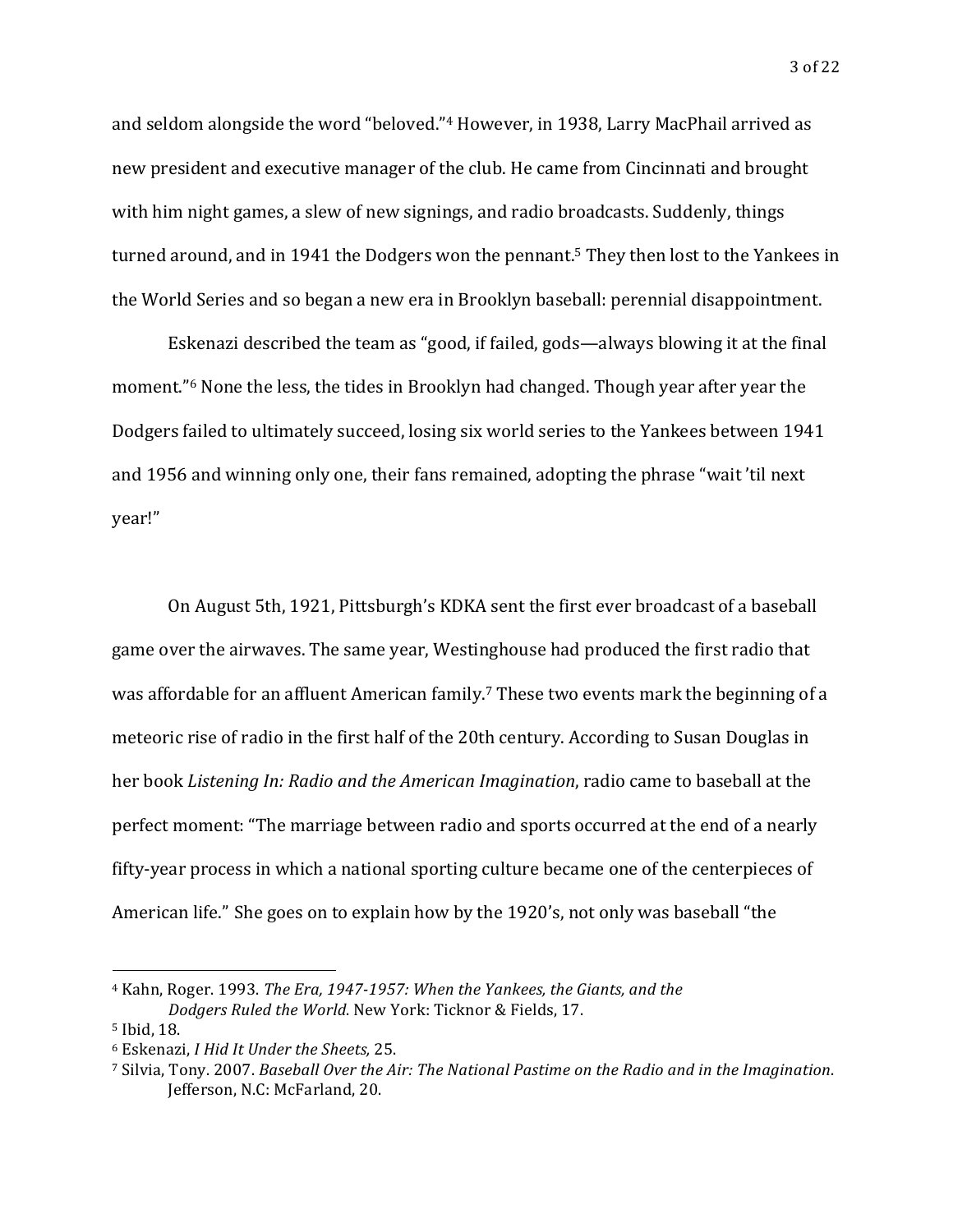national pastime" and commercialized, "sports had become embedded in school curriculums, the Olympics had been revived, basketball had been invented, and the middle classes were taking up golf and tennis." These trends were solidified in post-World War I America, and just then, radio allowed for sports broadcasting to begin.<sup>8</sup>

Tony Silvia, author of *Baseball Over the Air*, says that with the creation of baseball broadcasts "the games would come alive with sound and spirit: the sound of the crowd, the crack of the bat and the spirit of the fans. Fans would become long distance participants."9 However, the marriage of baseball and radio was not immediately the harmonious one that it would grow to be. Initially, their were several forces in resistance, among them were many baseball owners, as well as much of the newspaper industry. Owners feared that with the radio, fans would not feel any need to pay for tickets when they could listen to the game at home. Newspapers, which had long been the primary source for anyone who did not make it to the ballpark for a particular game, feared that they would lose business to the immediacy of the radio. "So much did the both groups believe radio would hurt their business that they became allies," says Silvia.10 However, by 1929, a majority of American families with electricity owned radios, and more and more people were enjoying the games from the privacy of their homes.11

The last three teams to refuse to radio broadcast were all from New York: the Yankees, Giants, and Dodgers. Not until 1939—just one year after the arrival of MacPhail as

<sup>8</sup> Douglas, Susan J. 2004. *Listening In: Radio and the American Imagination*. Minneapolis, Minn; London: University of Minnesota Press, 200.

<sup>9</sup> Silvia, *Baseball Over the Air,* 21.

<sup>10</sup> Ibid, 21.

<sup>11</sup> Tygiel, Jules. 2000. *Past Time: Baseball as History*. New York; Oxford [England]: Oxford University Press, 73.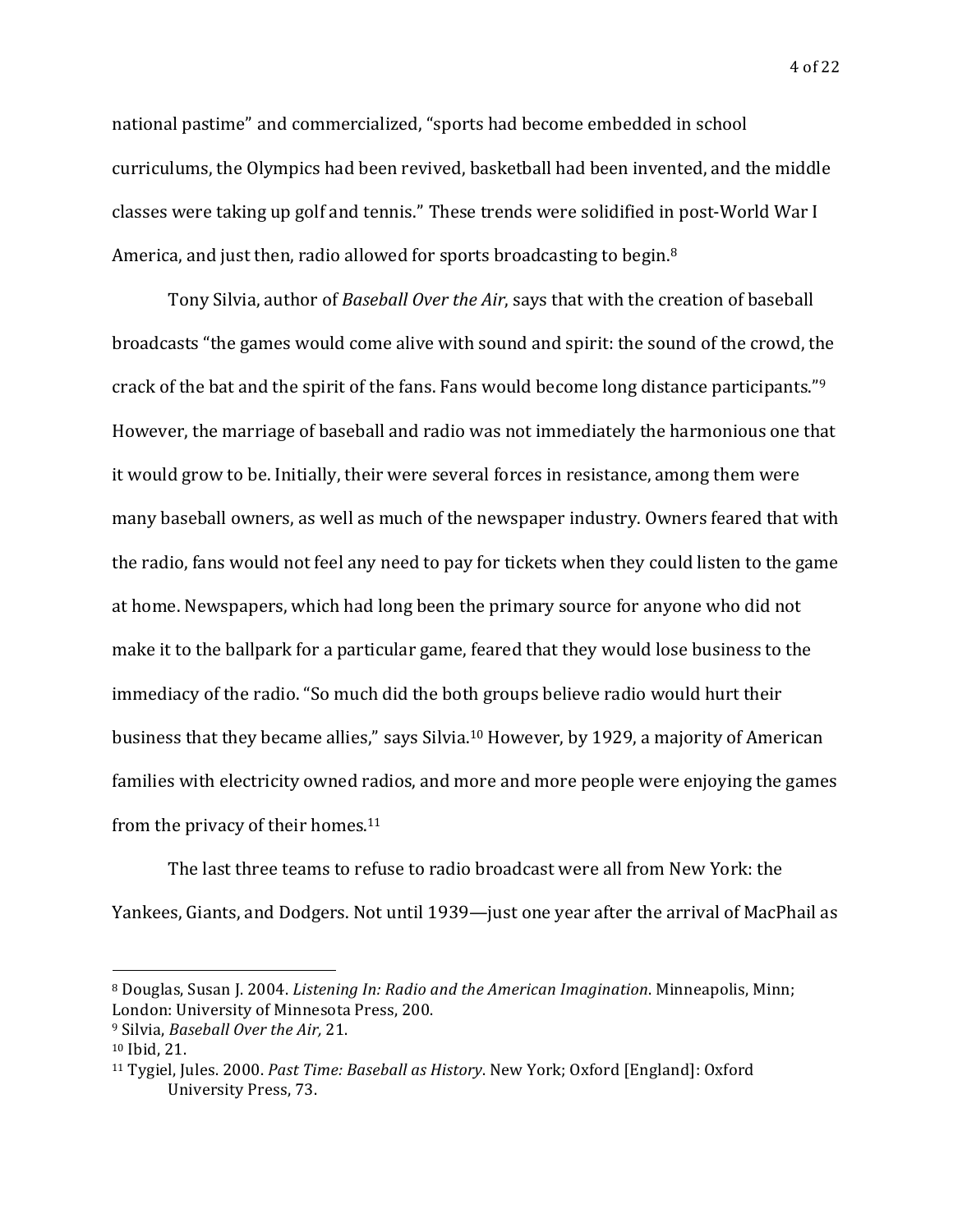president of the Brooklyn organization—did New York have baseball on the radio, and as Silvia says, "there would be no turning back."12 This was all part of MacPhail's impact on baseball in New York City. Brooklyn's turn around was in no way coincidental, it was a result of the changes that MacPhail made. He installed lights at Ebbets Field and cleaned the park. He reconfigured the Dodgers' minor league system, signing several future stars including Hall of Famer Pee Wee Reese. Most influentially though, according to Curt Smith in his definitive history of broadcasting titled *Voices of the Game*, "in late 1938, within months of his arrival, [MacPhail] violated the inviolate. The Dodgers, MacPhail said, would *not* renew the radio abridgment." This move forced the hands of the Yankees and Giants who would have preferred for "MacPhail to sail up the Hudson River, leaving the boycott intact. Fail that, acquiescence; they must broadcast too."13

MacPhail bet his salary that his radio gamble would pay off; his contract stated that his pay would rise with home attendance.<sup>14</sup> And it did. This was because of a give and take that came with radio: "baseball sold radios—tens of thousands of them—and, in return, radio sold the game of baseball to new legions of fans."15 Instead of diminishing attendance, the radio broadcasts increased interest in the Dodgers and attendance boomed. Though radio became a successful and profitable medium for many clubs, Brooklyn, thanks to MacPhail, had something that the other clubs did not: Walter "Red" Barber.

<sup>12</sup> Silvia, *Baseball Over the Air*, 21.

<sup>13</sup> Smith, Curt. *Voices of the Game: The First Full-Scale Overview of Baseball Broadcasting*, 1921 to the Present. South Bend, Ind.: Diamond Communications, 1987, 39.

<sup>14</sup> Ibid, 39.

<sup>15</sup> Silvia, *Baseball Over the Air,* 21.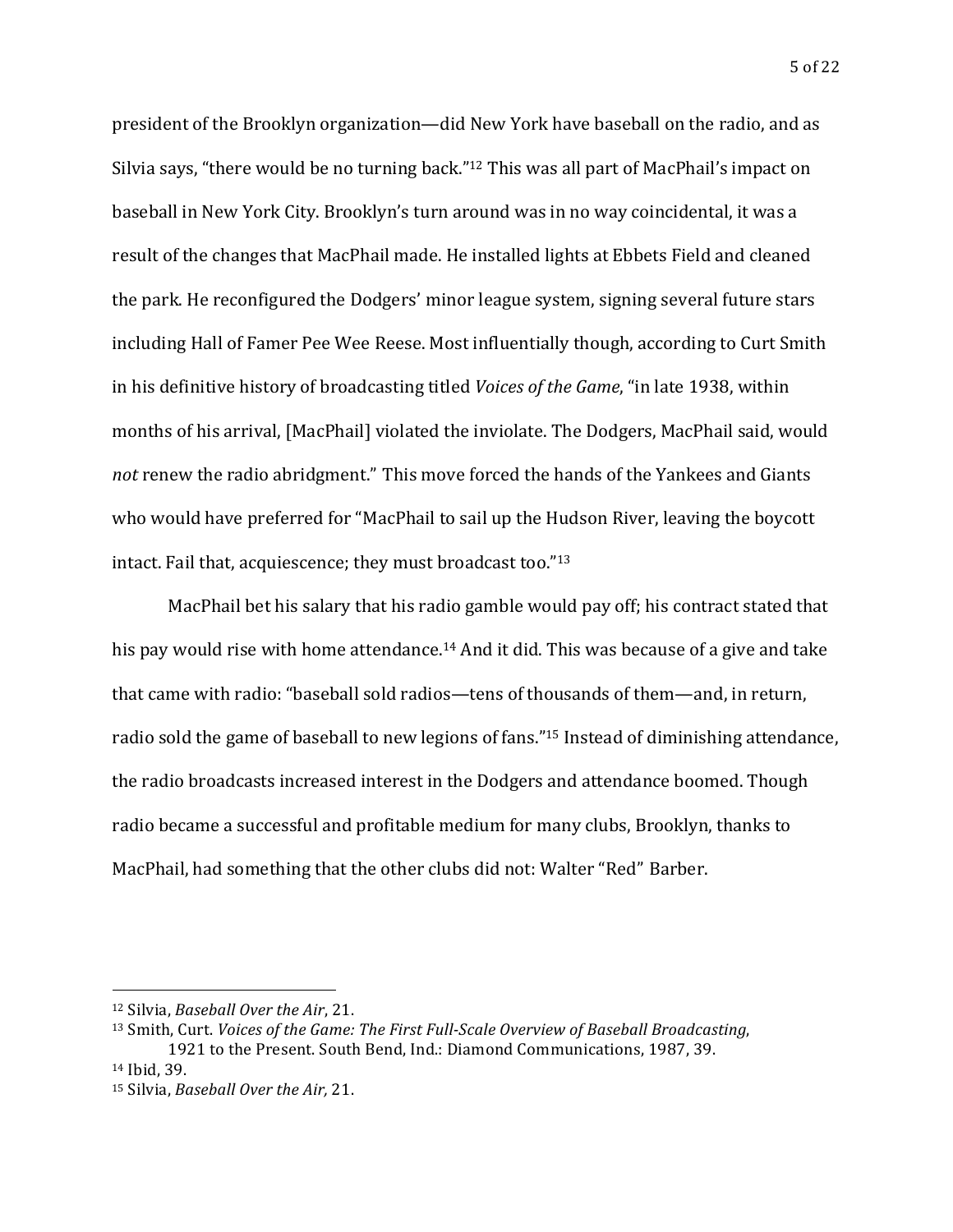She had, for almost two years now, baited him. In the halls, in the elevator, even in his own office, into which she romped now and then like a circus horse, she was constantly shouting these silly questions at him. "Are you lifting the oxcart out of the ditch? Are you tearing up the pea patch? Are you hollering down the rain barrel? Are you scraping around the bottom of the pickle barrel? Are you sitting in the catbird seat?"

It was Joey Hart, one of Mr. Martin's two assistants, who had explained what the gibberish meant. "She must be a Dodgers fan," he had said. "Red Barber announces the Dodgers game over the radio and uses those expressions—picked 'em up down South." <sup>16</sup>

Red, nicknamed after the color of his hair, was born in Columbus, Mississippi in the winter of 1908. He was the son of William Lanier Barber, a locomotive engineer, and Selena Martin, an English teacher—Red credited her for his "ear for language" and said his father was a "natural storyteller." Barber's radio debut came at the University of Florida when one of his house mates asked him to read a paper, "Certain Aspects of Bovine Obstetrics," on WRUF, the University's radio station. This led to his announcing Florida's opening football game in 1930, a debut he called "undoubtedly the worst broadcast ever perpetrated on an innocent and unsuspecting radio audience."17

Despite his humble beginnings, Barber was remembered and hired when, in 1934, Larry MacPhail convinced his then team, the Cincinnati Reds, to broadcast the games. "On

<sup>16</sup> Thurber, James. "The Catbird Seat." *The New Yorker* 14 Nov. 1942: 17. Print. 17.

<sup>17</sup> Corbett, Warren. "Red Barber." In *The Team That Forever Changed Baseball and America The 1947 Brooklyn Dodgers*. Phoenix, Ariz.; Lincoln: University of Nebraska Press, 287-88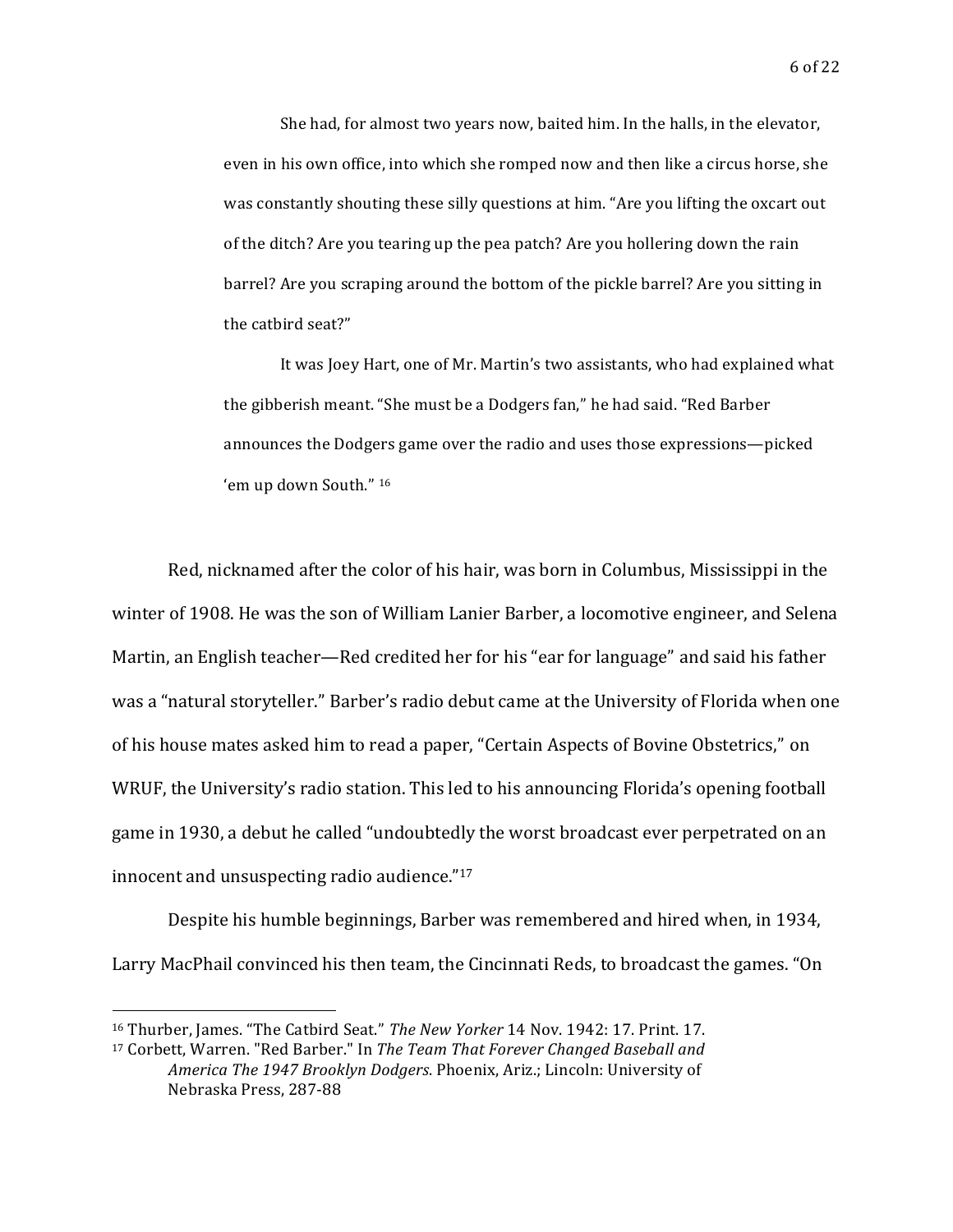Opening Day [Barber] broadcast the first Major League game he had ever seen. 'that was the most joyous day of my life, next to my wedding day,' he remembered." Barber was enough of a success in Cincinnati, that when MacPhail went to Brooklyn and introduced radio broadcasts, he brought Red along with him.

In Brooklyn, Barber capitalized on the existing "dem bums" community; all he had to do was tap into it. First though, he had to learn about his new home:

> When I took the job I knew nothing about Brooklyn. I didn't know that it was a borough, or even that New York City had such things as boroughs. I knew nothing and that turned out to be a blessing, because I decided I had better start learning something about the place. Eventually, I made it a point to find out everything I could about it. Whenever we had an off day, Lylah [Barber's wife] and I would take the baby and jump in the car and drive aimlessly through Brooklyn. We didn't take a map. We just drove, in and out and all around, and I learned about Brooklyn.

Barber made it his business to exemplify the borough of Brooklyn. He did not just want to tell Brooklynites what the score was, he wanted to interact with them, and so he did:

> When I went to Ebbets Field each day to broadcast, I'd ride the subway and then I'd walk from my subway stop to the ballpark. I really think I got the feeling of Brooklyn by walking along and talking to the people who stood in front of the stores. I'd stop and visit with them as I made my way to Ebbets Field. I'd go into a delicatessen for a sandwich and a bottle of pop, and I'd talk with the people there as I ate. I began to know Brooklyn, the sense of it, the feeling of it, the tempo of it… I became totally involved. In time, despite my southern accent, and maybe even because of it, I felt I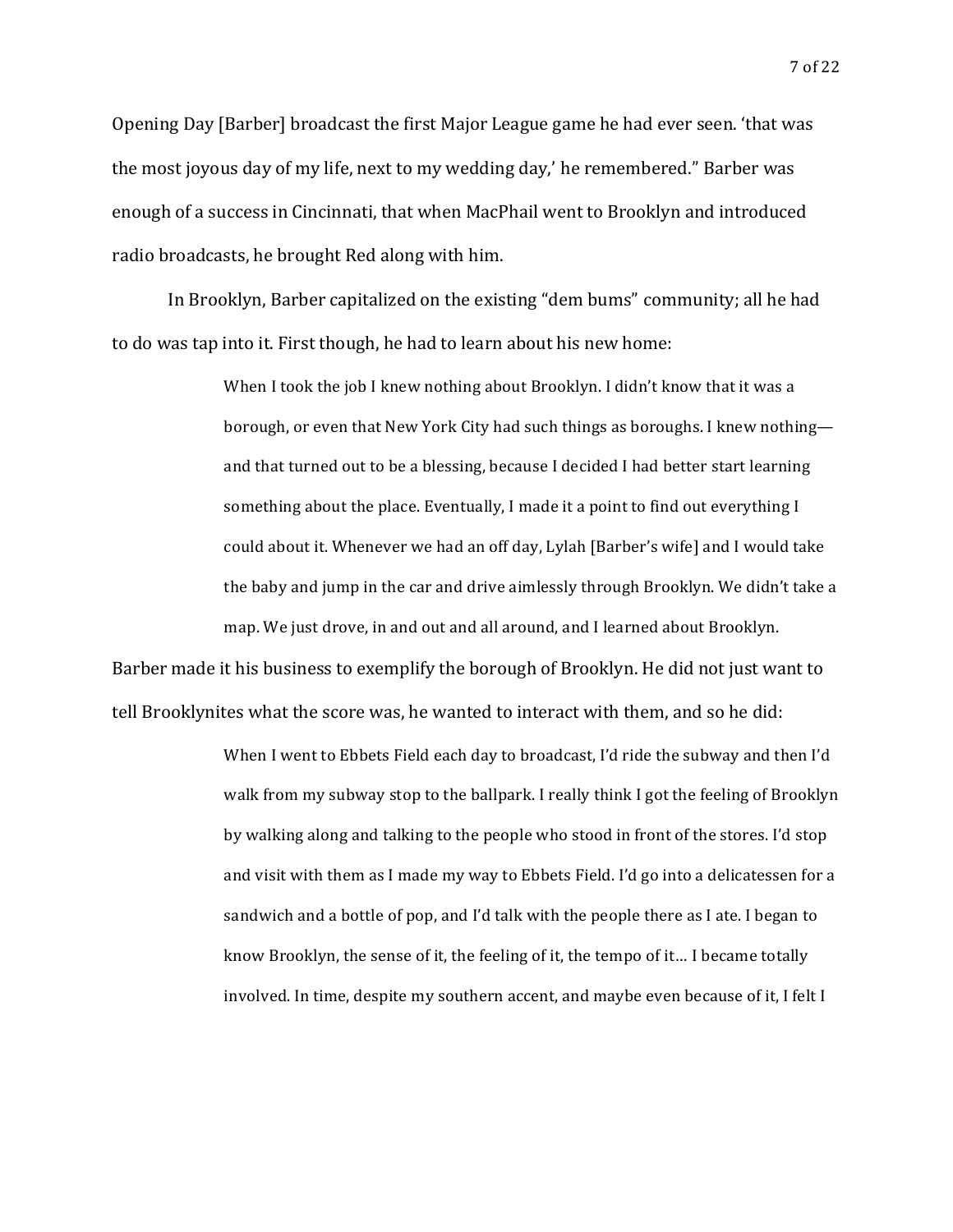was as much a part of Brooklyn as the fellow who had been born there. I didn't broadcast with a Brooklyn accent, but I did broadcast with a Brooklyn heart.18

It was said that by 1941, after only two years of his broadcasts in Brooklyn, "you could walk up a street and hear the game through one open window after another and never miss a pitch… In traffic you'd hear it from a hundred cars."19

Barber was pervasive, but he was made even more so by improvements to radio technology. In 1946, GE invented the first clock radio, around the same time car radios were becoming more and more common, and by the early 1950's transistor radios made the whole experience a portable one.<sup>20</sup> Due to it's rapidly increasing availability, Jules Tygiel, author of *Past Time: Baseball as History*, says, "the radio had, in a very important sense, democratized Major League Baseball, transmitting a more intimate sense of being at the game to millions who could never attend."21

It wasn't only the sheer prominence of Barber's voice that fostered community in Brooklyn at the time, Barber's style was one that begged for an open conversation. For Brooklyn, the Dodgers were not just celebrity, they ball club had an aura of attainability, of encouraging fantasy, that was particular to the borough. Brooklynites were real people, as Simon says, "Manhattan was a destination. But Brooklyn was where the city *lived*… Manhattan was New York's crown. Brooklyn was the city's heart and lungs."<sup>22</sup> Robert Creamer, Red's partner in writing his biography, writes,

<sup>18</sup> Red Barber qtd. in Silvia, *Baseball Over the Air*, 115-16.

<sup>19</sup> Robert Creamer qtd. in Silvia, *Baseball Over the Air,* 119.

<sup>20</sup> Silva, *Baseball Over the Air,* 21-22

<sup>21</sup> Tygiel, *Past Time,* 73.

<sup>22</sup> Simon, *Jackie Robinson and the Integration of Baseball,* 34-35.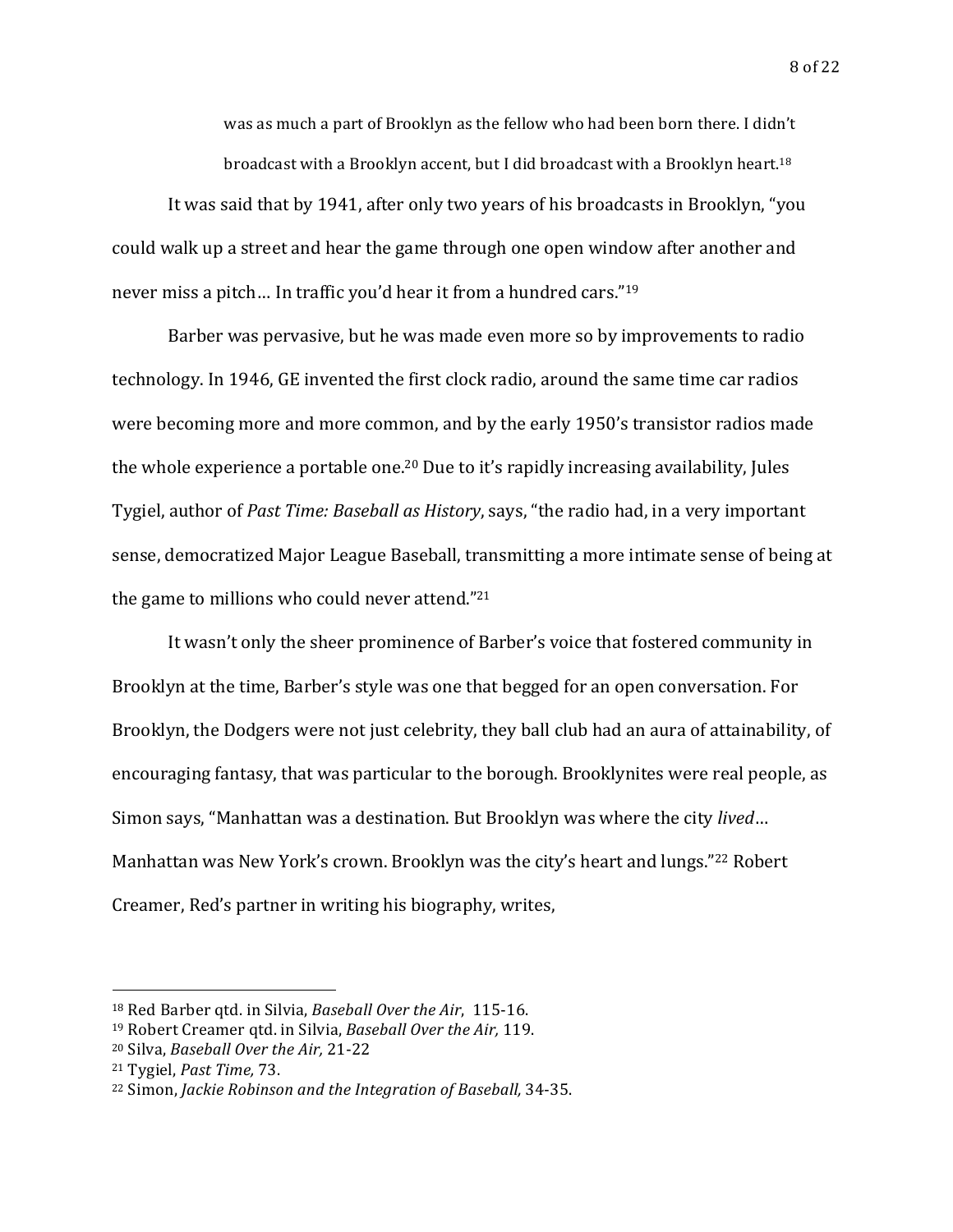The broadcast from Brooklyn had something beyond the drama of the ballgames. They reflected the working, striving, hopeful, fearful, anguished human quality that was in the borough. Human beings lived in Brooklyn and came to Ebbets Field. Human beings played in the uniforms of the Dodgers…"23

Barber was tapping into the reality, the grit, of the city of Brooklyn, and he was doing so with honesty, and compassion. He looked at the success of soap-operas, which many people thought baseball could never surpass in popularity, and he "recognized that drama of the real-life variety was compelling and that he could use that as an advantage to engage the audience's imagination—and loyalty."24

Ebbets Field, the home of the Dodgers that was smack in the middle of Flatbush, also contributed to Red's ability to create community.25 The park was small, it seated only 32,000 fans, barely half of Yankees Stadium or the Polo Grounds where the Giants played. But the small size offered something special to Brooklyn fans. "Red Barber described Ebbets Field as such an intimate ballpark that 'you could see the perspiration on the players' faces, you could hear what they said.' And that's how it and the other old ballparks sounded," says Douglas, "not like huge stadiums with announcers and undifferentiated crowd noise in the background but like places with layered soundscapes." Not only were the sights and sounds of the game at the fingertips of fans within Ebbets Field, but one could hear all of these sounds in Barber's broadcasts. "You could hear individual fans yelling 'all right!' and hawkers calling, 'Wanna buy *ice*? Wanna buy *ice*?'… You not only

<sup>23</sup> Creamer, qtd. in Silvia, *Baseball Over the Air,* 117.

<sup>24</sup> Silvia, *Baseball Over the Air,* 117.

<sup>25</sup> Simon, *Jackie Robinson and the Integration of Baseball,* 38.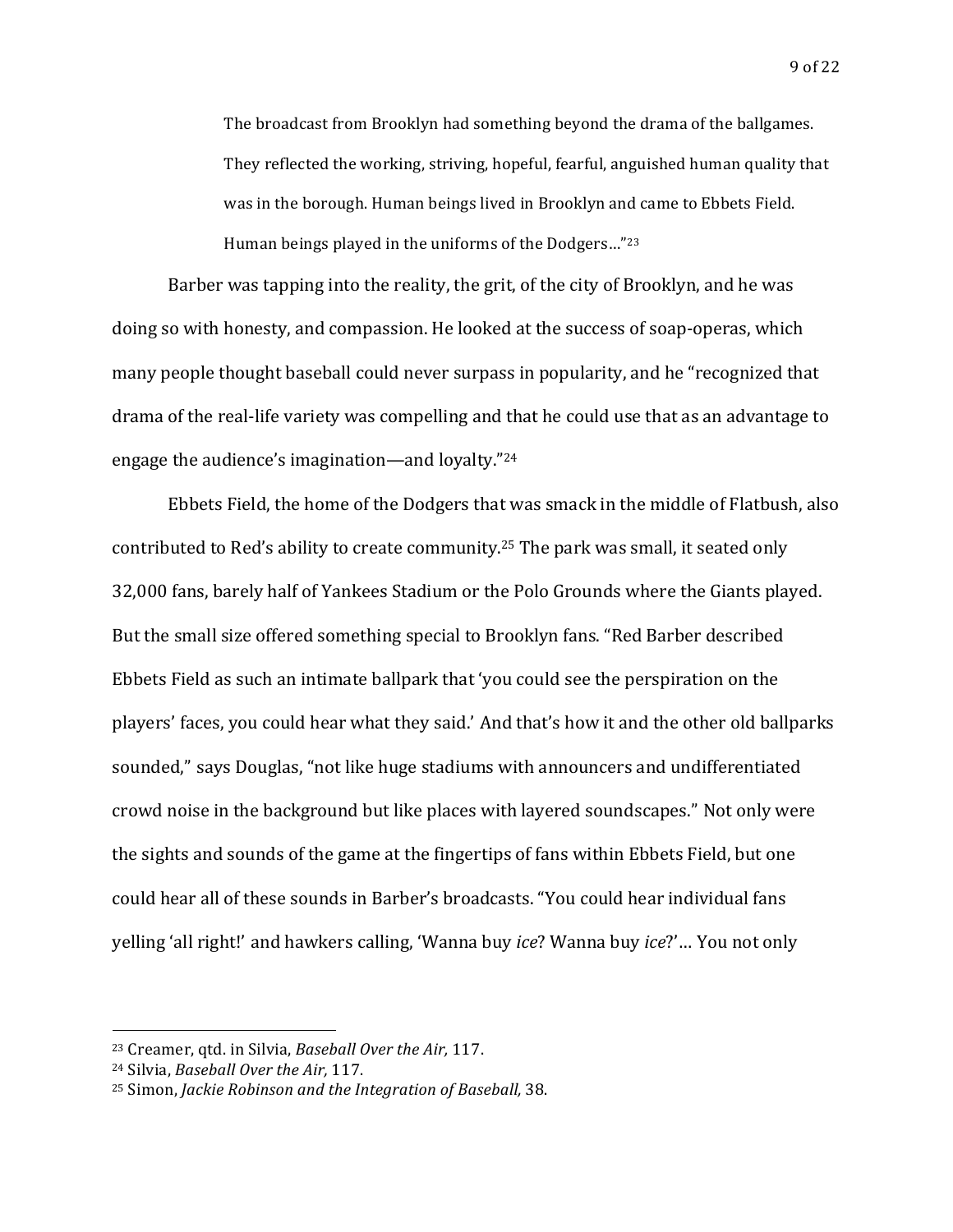heard the bat hitting the ball but also heard the ball going into the catcher's mitt… and all of these sounds pulled you into a public event that connected you to a larger community."26

In Brooklyn, summer days were filled with these sounds. They filled the gaps between the sounds of passing cars and lawn mowers. The sound of the broadcast mixed with the "smell of the barbecue grill, the feel of the summer air on your skin, the sight of dusk, the sounds of kids yelling in the neighborhood."<sup>27</sup> Barber helped build these connections between the home and the ballpark, "Oh man, it couldn't be a nicer afternoon. This is the one we've been waiting for. This makes it feel like it's spring and baseball and no more measles and free tickets to the circus."28

Barber may be most remembered for using expressions that became household terminology in Brooklyn. Many of his expression he brought north from his childhood, such as "can of corn" (pronounced "cana corn" by Barber), which referred to an easily caught fly ball. The expression came from old grocers who would stack cans of food on high shelves in the back of the store. When a customer needed something, a runner would go to the back and retrieve the item. Corn must have been on a high shelf, so runners would knock it down with a stick, and catch it, like an easy pop fly.<sup>29</sup> Other "Barberisms" included, "sitting in the catbird seat," when a batter or a team was in a favorable position; the game "is just as tight as a brand-new pair of shoes on a rainy day."; "They'll tear up the pea patch before the day

<sup>26</sup> Douglas, *Listening In,* 204.

<sup>27</sup> Ibid, 204. 28 Barber, qtd. in Douglas, *Listening In,* 204.

<sup>29</sup> Fuller, Linda K. *Sportscasters/Sportscasting: Principles and Practices*. New York: Routledge, 2008. Print. 125.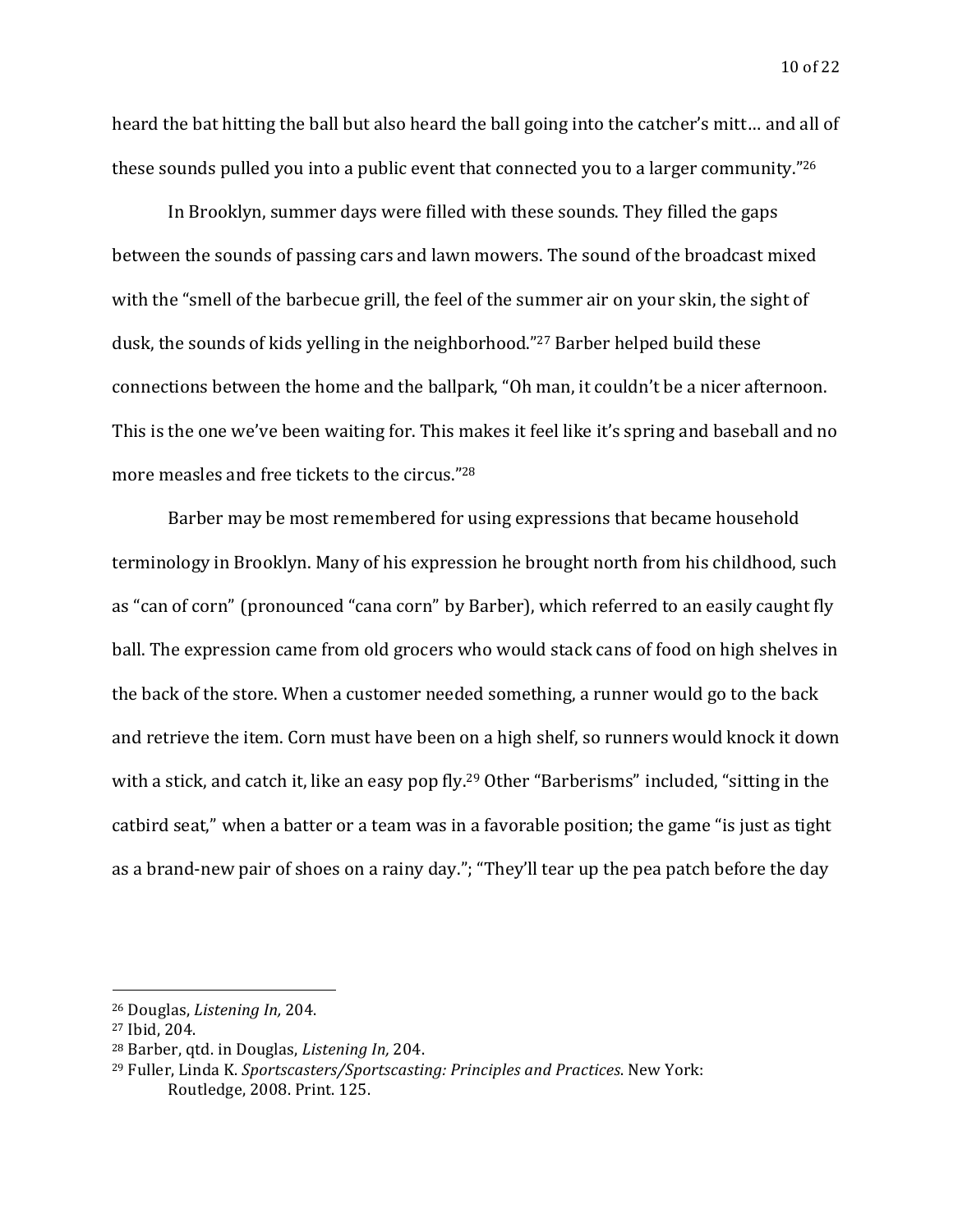is over," for a game in which a team is hitting a lot; and, of course, for a bases loaded situation: "the bases are FOB—they're full of Brooklyns."30

Not only did these colloquialism boost Barber's likability, they became part of Brooklyn's vocabulary. They belonged not to just Barber, or old fans, or radio listeners, they belonged to the community of Brooklyn and all its inhabitants. As Silvia says, "the 'language' learned on those Brooklyn streets was distinctly American, the effect of which was to transcend racial, ethnic, and economic lines for the legions of new immigrants to population center like New York. Sports in general, and baseball in particular, became a 'powerful social glue'"31

Another feature of early radio broadcasts was the re-created game. When a team travelled for an away game, it became common for their home broadcaster to broadcast the game from home. Standing and looking over the shoulder of a Morse code translator, Barber and other broadcasters were challenged with imagining the visual experience of the game from sparse information. Douglas called it "one of the most impressive acts of broadcasting in any genre."32

While Barber was no exception in terms of producing these re-creations, he was an exception in terms of his style. In an effort to attract audiences, most broadcasters tried to make their re-creations as realistic as possible. They used recorded crowd noises, clapped two pieces of wood together to simulate the crack of that bat, and played recorded organ music. "My reaction was just the opposite," said Barber. "I wanted my audience to know at

<sup>30</sup> Corbett, "Red Barber," 290.

<sup>31</sup> Silvia, *Baseball Over the Air,* 120.

<sup>32</sup> Douglas, *Listening In,* 210.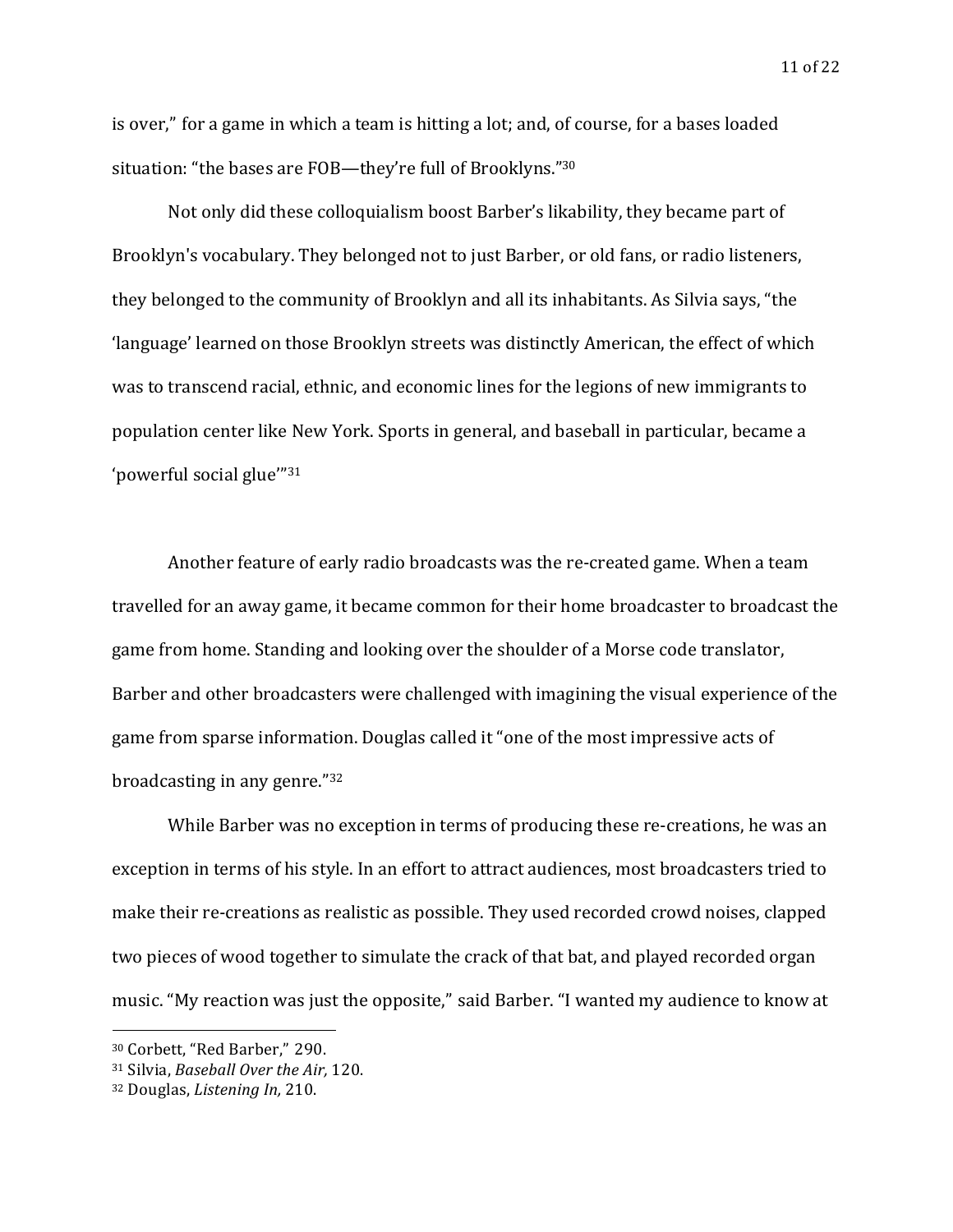all times that I was doing a re-creation."33 While some broadcasters would improvise when the Western Union wire went out, saying batters were fouling off dozens of pitches, Barber was known to calmly tell his audience that the wire was out, and go through the scores from around the league.

To do these re-creations effectively, Barber committed himself to memorizing the visuals of the players, he could then do the broadcast "from a series of mental pictures." Barber said that he "mentally photographed every player—how he looked, how big he was… I memorized the idiosyncrasies, the habits… I memorized how each pitcher pitched. So as I stood in the studio I saw the game."34

In the Bronx, Mel Allen's career was also taking off as the broadcaster for the Yankees. While Barber and Allen sometimes worked together to broadcast big games, they were rivals, and their differences were vital to the community that grew around Barber in Brooklyn. While both broadcasters came from southern backgrounds—Allen was from Alabama—they had tremendous stylistic differences. Smith explains that "Barber was the critics' choice; Allen, the orb of Everyman. Detached, Barber reported; involved, Allen roared. The Ol' Redhead broadcast as a prim and orderly phoneticist, born of the South's polite, decorous respectability; The Voice cheered even a hard-hit ground ball."35 That was just the difference, while Allen was apt to hype up every second of the game, Barber concerned himself with an honest portrayal, he was a reporter.

<sup>33</sup> Barber, qtd. in Corbett, "Red Barber," 289.

<sup>34</sup> Ibid. 289.

<sup>35</sup> Smith, *Voices of the Game,* 46.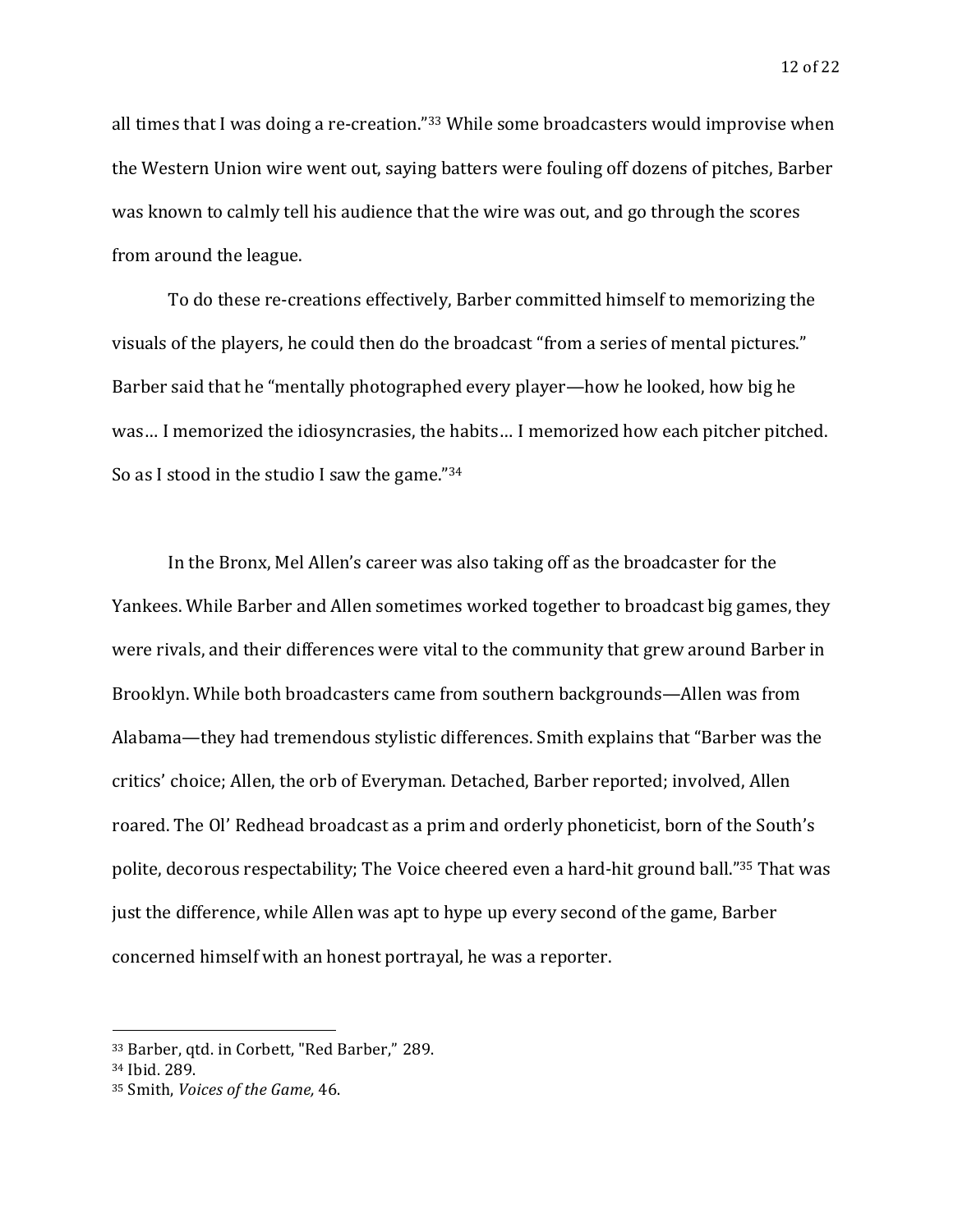In 1947, Barber shared the broadcasting booth with Allen for the fourth game of the World Series between the Dodgers and the Yankees. Allen did the first four and a half innings of the game, and then Barber took over the mike. At the time, the Yankees' pitcher, Bill Bevens, hadn't allowed a hit. There was an accepted rule among many broadcasters at the time, Barber refers to them as the "Hoodoo school," who would never mention that a pitcher had a no-hitter going for fear of jinxing them. In his book, *The Broadcasters*, Barber explains the moment:

> Allen was of the hoodoo school, one of its staunch members. There would have been no question at all had he had the mike. Allen would have cut his throat before he'd state that Bevens had given no hits.

> As the Dodgers started batting in the sixth I thought, "What am I? A dealer in superstitions, or a broadcaster? People all around the world are tuning in and don't know what has happened in earlier innings."

… I said to myself, "I am a reporter."

When I leaned into the mike in the sixth inning and said that Bevens had given one run, so many walks, and no hits, the breath gurgled in Allen's throat like a country boy trying to swallow a chinaberry seed.36

After the 1942 season, in which the Dodgers won a record 104 games and still lost the pennant to the Cardinals on the last day of the season, MacPhail called a press conference. He announced, tearfully, that he was reenlisting in the army as a lieutenant colonel, he was 52. The Dodgers named Branch Rickey, former Cardinals executive, their

<sup>36</sup> Barber, *The Broadcasters,* 159.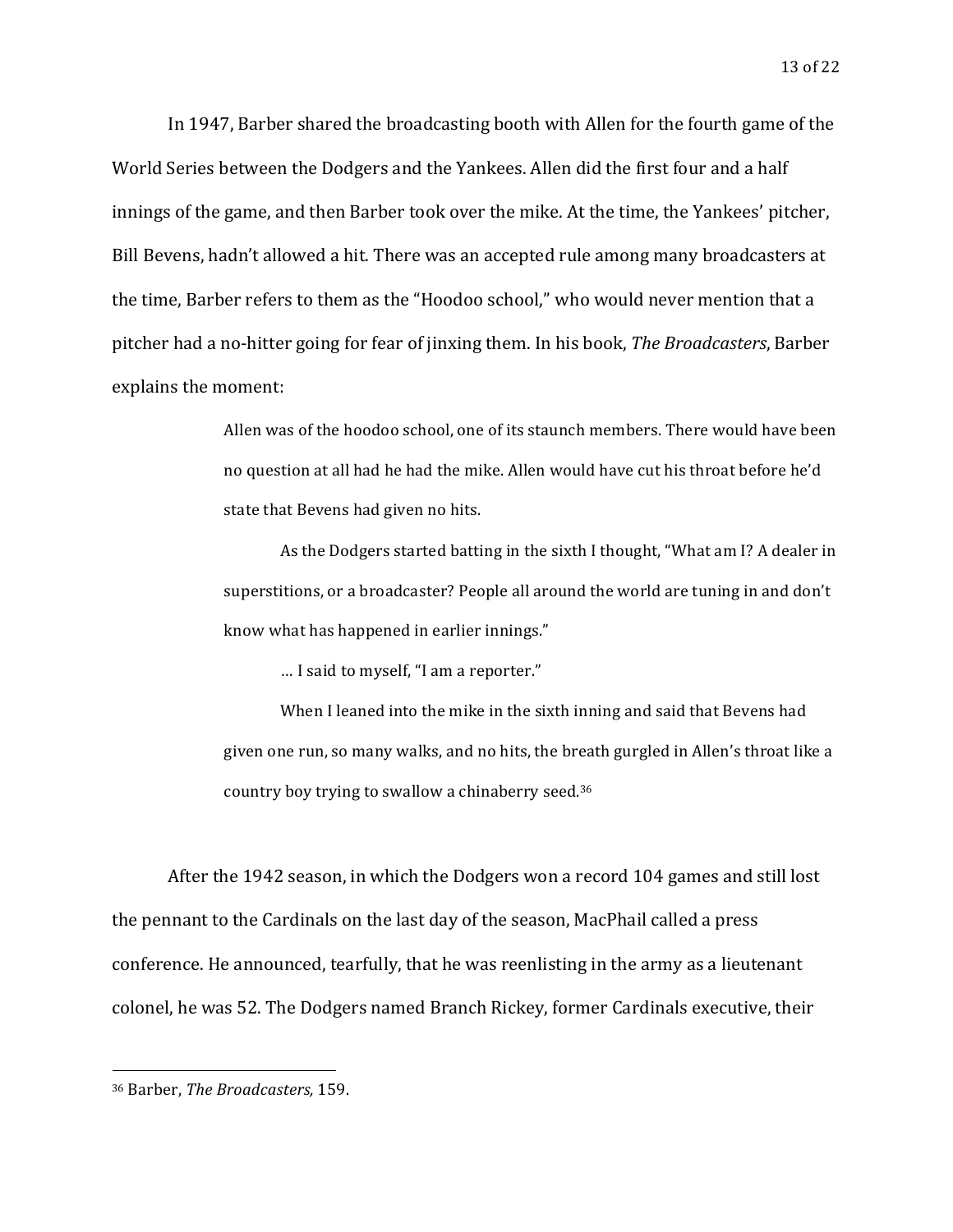new General Manager by November 1st.<sup>37</sup> Between 1943 and 1950, Rickey led the Dodgers to two pennants, losing both World Series to the Yankees. The most significant mark that Rickey left in Brooklyn, and in baseball, and in the country, was his signing of Jackie Robinson in 1947; Robinson was the first black man to ever play in the Majors. In his first season, Robinson had the best batting average, and won the National League Most Valuable Player award.38

Walter O'Malley was a partial owner of the club through the 1940's. In 1950, an ongoing feud with Rickey led O'Malley to buy out the rest of the shares and become owner and General Manager of the Dodgers. He took over just in time for the 1951 season, which was a tipping point for Brooklyn.

Televised broadcasts of the game had been on the rise since 1947, and by 1951 many American homes had televisions. Radio held its own against the new rival, Mel Allen commented on the competition: "In '51 and '52 they were both giants—both hating each other's guts… they were both great vehicles for the game."39 But in 1951, the Dodgers were at the height of their reign in Brooklyn, though they had never won a world series. Broadcasting was at its height, with Barber and Allen both mastering their art in different ways. And the Dodgers started the season like they meant business.

"The National League pennant race of 1951 belongs to the ages," says Roger Kahn. "There has been nothing like it before or since. Nor will it come again. Summarizing the 1951 race is akin to summarizing *King Lear*. Before anything else, your effort will diminish

<sup>37</sup> Tygiel, *Past Time,* 107-08

<sup>38</sup> Ibid, 113.

<sup>39</sup> Ibid, 151.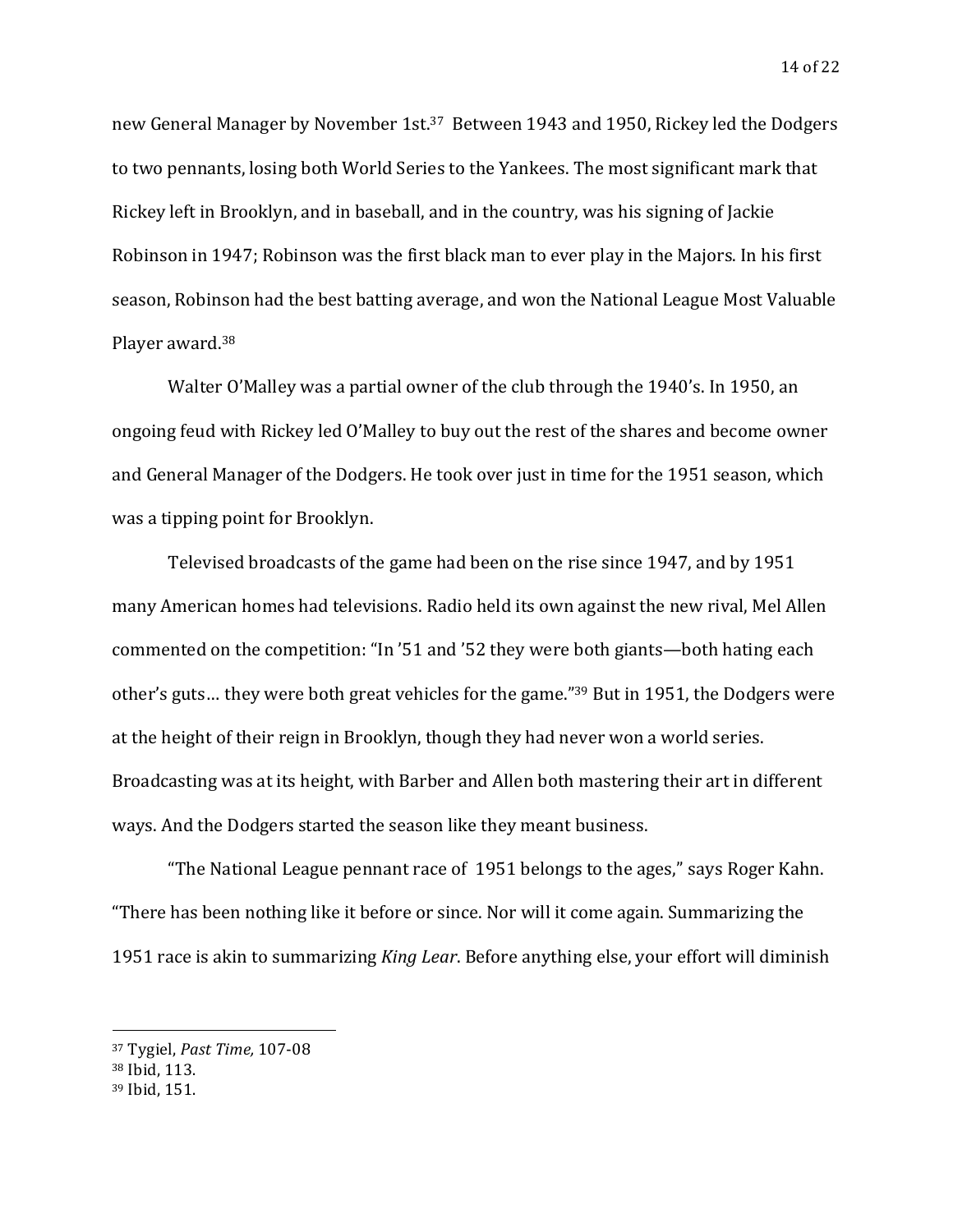majesty."40 On August 11, the Dodgers played a double header against the Braves. After the first game, they were thirteen and a half games ahead of the Giants, the pennant was theirs to lose, and so they did. After that day, the Dodgers played only average baseball, while the Giants went a remarkable thirty-seven and seven. A comeback win by the Dodgers, completed by a Robinson home run in the fourteenth inning, left them tied with the Giants at the end of the season. A three game playoff ensued to decide who would go to the World Series.

The two New York teams split the first two games, and headed to the Polo Grounds in Manhattan for the rubber match. The Dodgers took an early lead, and held on for a four to one advantage going into the bottom of the ninth. The Giants knocked home a run with a few hits, and when Bobby Thompson stepped up to the plate, there were two runners on and one out. Giants broadcaster, Russ Hodges, made the following call:

> Branca throws again… there's a long fly ball… it's gonna be… I believe… the Giants win the pennant… the Giants win the pennant… the Giants win the pennant… the Giants win the pennant.<sup>41</sup>

Thomson had hit a home run that sent the Giants to the World Series and ended the Dodgers season. Barber commented on Hodges famous call, referring to him as an "out and out rooter," "unprofessional," and finally saying "I think he said it seven or eight times. I don't think that's reporting."42 This was in line with the modesty that Barber was loyal to, despite the excitement of the moment. For the *Herald Tribune*, Red Smith wrote:

<sup>40</sup> Kahn, *The Era,* 268.

<sup>41</sup> Tygiel, *Past Time,* 150.

<sup>42</sup> Halberstam, David J. "Called Shot May Have Set Tone for the Future." *Los Angeles Times* (Los Angeles, C.A.), October 03, 2001, Commentary.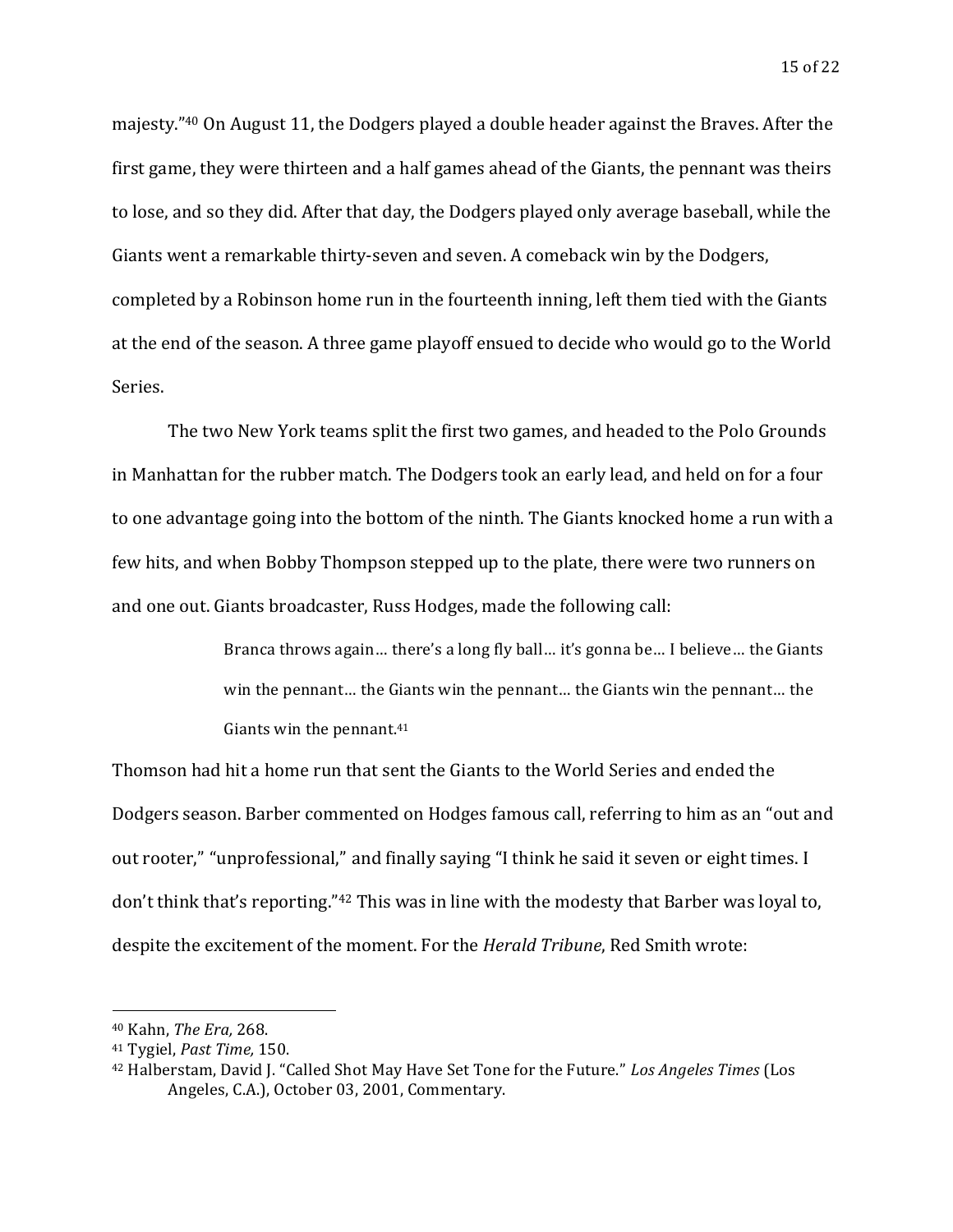Now it is done. Now the story ends. And there is no way to tell it. The art of fiction is dead. Reality has strangled invention. Only the utterly impossible, the inexpressibly fantastic, can ever be plausible again.

The season ended with heartbreak for Dodgers fans, made no better by the Yankees beating the Giants in six games. Many people abandoned the Dodgers at that moment. Eskenazi describes walking home from school with the "heavy burden of being a Dodger fan":

> It was ten blocks from my high school to my house. As I got near my corner, I saw Mr. Tin sitting there, and I imagined how crestfallen he must have been. Instead, he was wearing a Yankee's cap. The son of a bitch had switched allegiances because of one swing—and the body hadn't been cold for fifteen minutes. Mr. Tin never spoke of the Dodgers again, and I never again saw him outside with his radio when the Dodgers were playing.43

1951 was the first of several punches to the borough of Brooklyn. The next season though, the Dodgers managed to fend off a late rally from the Giants to win the pennant. They went on to lose to the Yankees in the World Series, saying again "wait 'til next year." But the next year, the Dodgers, though running away with the pennant and setting several offensive records, lost to the Yankees again.44 O'Malley refused to renew Red Barber's contract after the 1953 season, and a few days later, the Ol' Redhead was signed into contract with the crosstown Yankees.

<sup>43</sup> Eskenazi, *I Hid It Under the Sheets,* 78.

<sup>44</sup> Kahn, *The* Era, 313.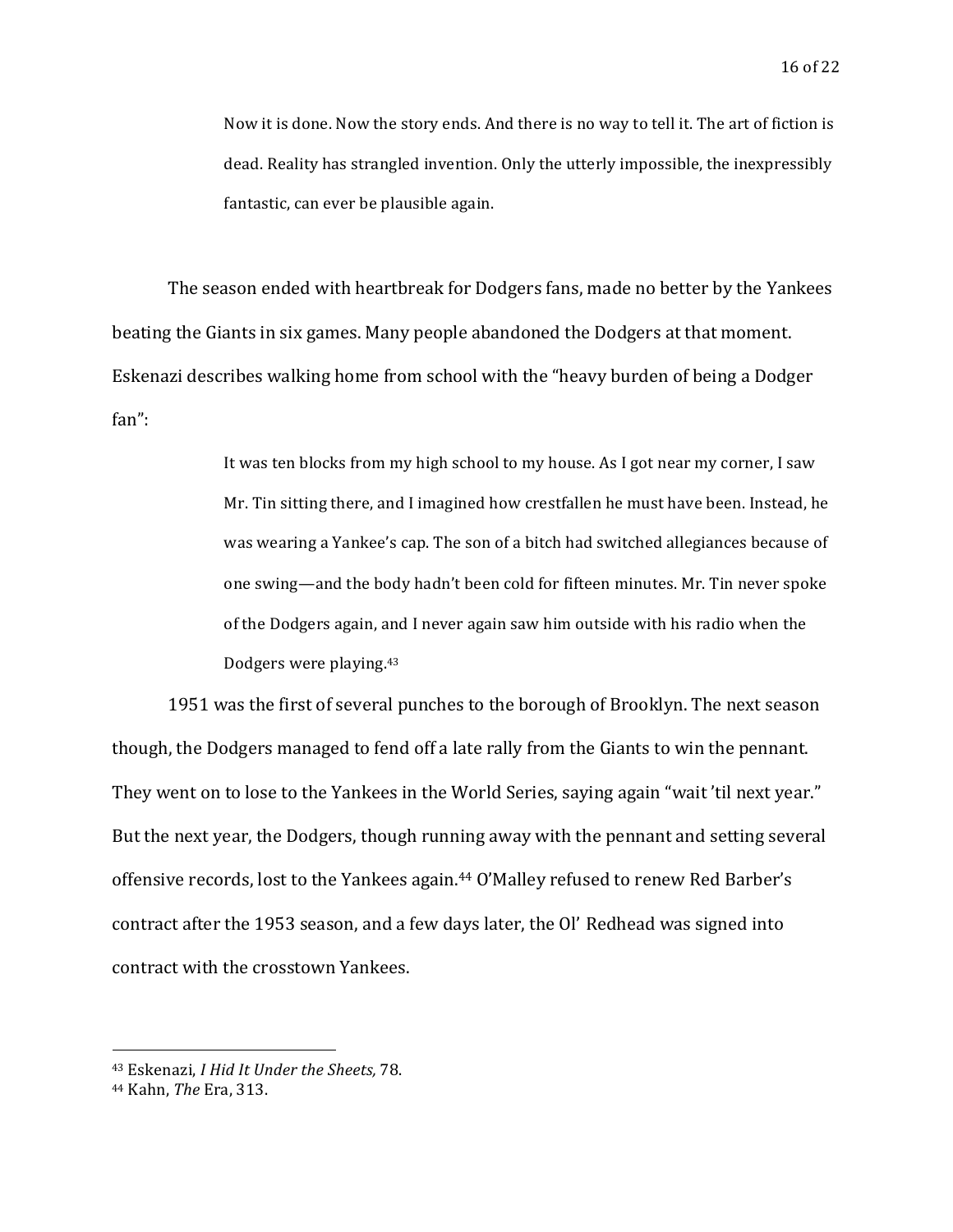1955 was finally "the next year" for Dodgers fans. They beat the Yankees in seven games to claim their first ever World Series victory.45 Unfortunately for Dodgers' fans, the excitement was short lived. They lost to the Yankees in the series the following year, and O'Malley was not satisfied with the profits he was making. He wanted to build a new domed stadium in Brooklyn. Many fans supported this, but the city did not. Robert Moses was concerned with the traffic that a new stadium would bring to Brooklyn:

> "If I let you build your domed stadium, your ballgames will create a China Wall of traffic in Brooklyn. No one will be able to pass."

> > "Where would you prefer that we relocate?" O'Malley said.

"I have a lovely parcel of land in Flushing Meadow, at the old World's Fair site in Queens."

O'Malley looked steadily at Robert Moses. "If my team is forced to play in the borough of Queens, they will no longer be the Brooklyn Dodgers."46

O'Malley's words here may seem to show his pride for Brooklyn, but at the end of the 1957 season, he and his Dodgers packed their bags and moved to Los Angeles. The flourishing community, raised by the the voice of Red Barber on the radio, had been abandoned. Branch Rickey later said that "it would be a crime against a community of three million people to move the Dodgers. The baseball club in any city in America is a quasipublic institution, and in Brooklyn, the Dodgers were public without the quasi."47 Abe Stark, the same Abe Stark that had the "Hit Sign, Win Suit!" beyond right center field at Ebbets Field, now the president of the borough of Brooklyn, said that a baseball team

<sup>45</sup> Ibid, 326.

<sup>46</sup> Ibid, 336.

<sup>47</sup> Qtd. in Burns, Ken, *Baseball*, PBS Home Video; 2004. Film. Inning 7. 1:52:50.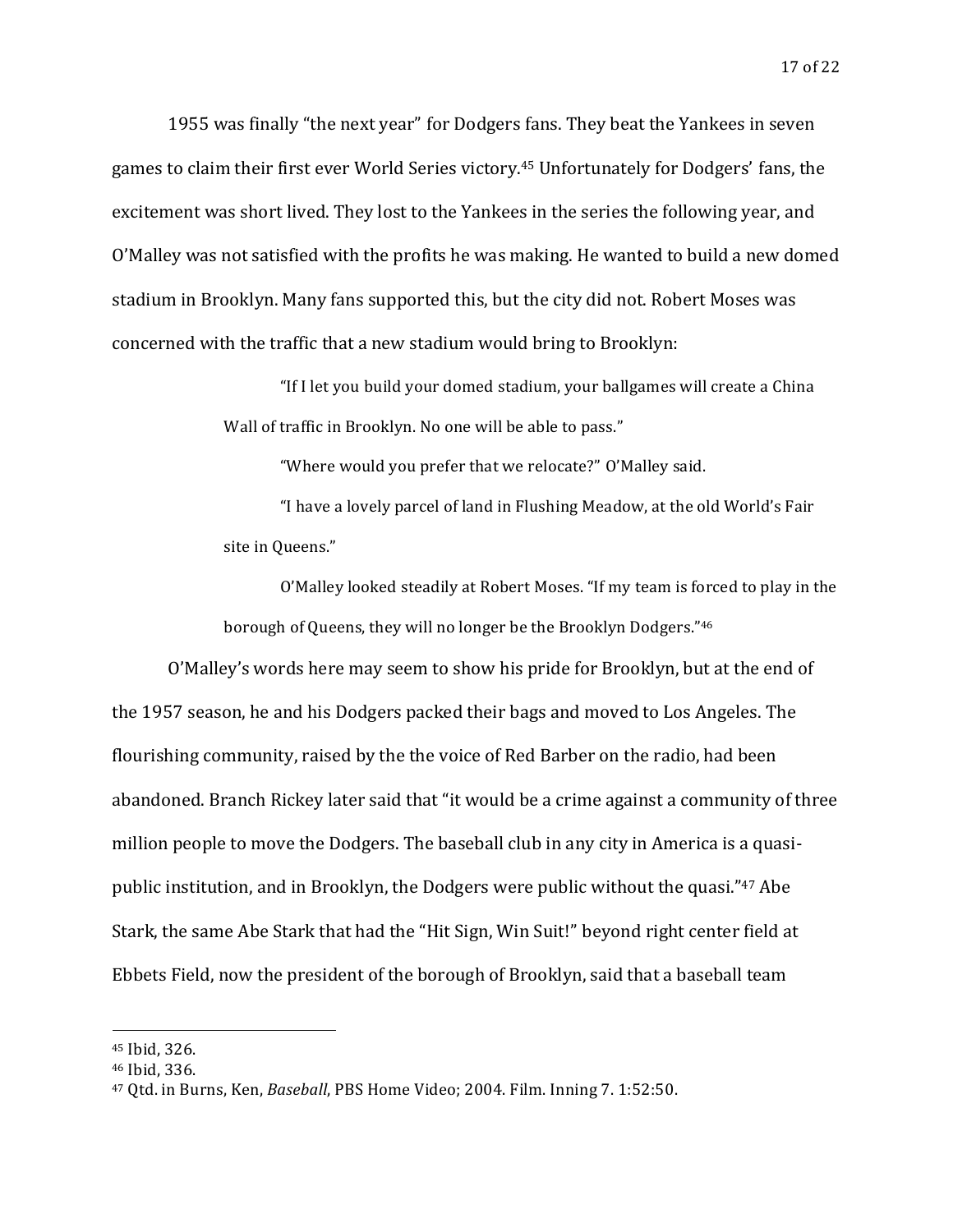"belongs to the people of the city."<sup>48</sup> But O'Malley, who "lusted for California gold,"<sup>49</sup> had made his decision.

There were several reasons that the Dodgers left Brooklyn, and people cite several additional reasons for the borough's subsequent decline. Tommy Hawkins, a publicity chief for Peter O'Malley, Walter's son, cited the closing of the Navy Yard and the decline of Coney Island as equally responsible for the decline of the borough, and he says "that adds up to a lot of loss and the people of Brooklyn unfairly focus all their disappointment on the O'Malley family," but Kahn disagrees. According to him, "Walter O'Malley schemed and hustled and, frankly, lied his way out of Brooklyn. He earned his loathing."50

Emotions aside, it was clear that O'Malley sought greener—at least with money pastures in Los Angeles. The rise of the automobile was a feature he wanted to capitalize on, and Brooklyn's Ebbets Field only had room for 750 cars. Since the rise of the automobile, the working class who had once been central to the Dodgers attendance, were moving to the suburbs, and "found a trip to the ballpark a chore rather than an escape."51 Unable to build the new stadium he wanted in Brooklyn, O'Malley decided to pursue an altogether new market.

"The Era" as Roger Kahn refers to it, ran from the year 1947 to 1957. During that time, he says "the Yankees, the Giants, and the Dodgers ruled the world." "The Era ended," Kahn says, "when it was time for the Era to end and that, I believe, is everlastingly part of its beauty and its glory." There were several moving parts that led Brooklyn to peak when

<sup>48</sup> Ibid, 1:54:56.

<sup>49</sup> Kahn, "Brooklyn's Side of the O'Malley Saga."

<sup>50</sup> Ibid.

<sup>51</sup> Silvia, *Baseball Over the Air,* 149.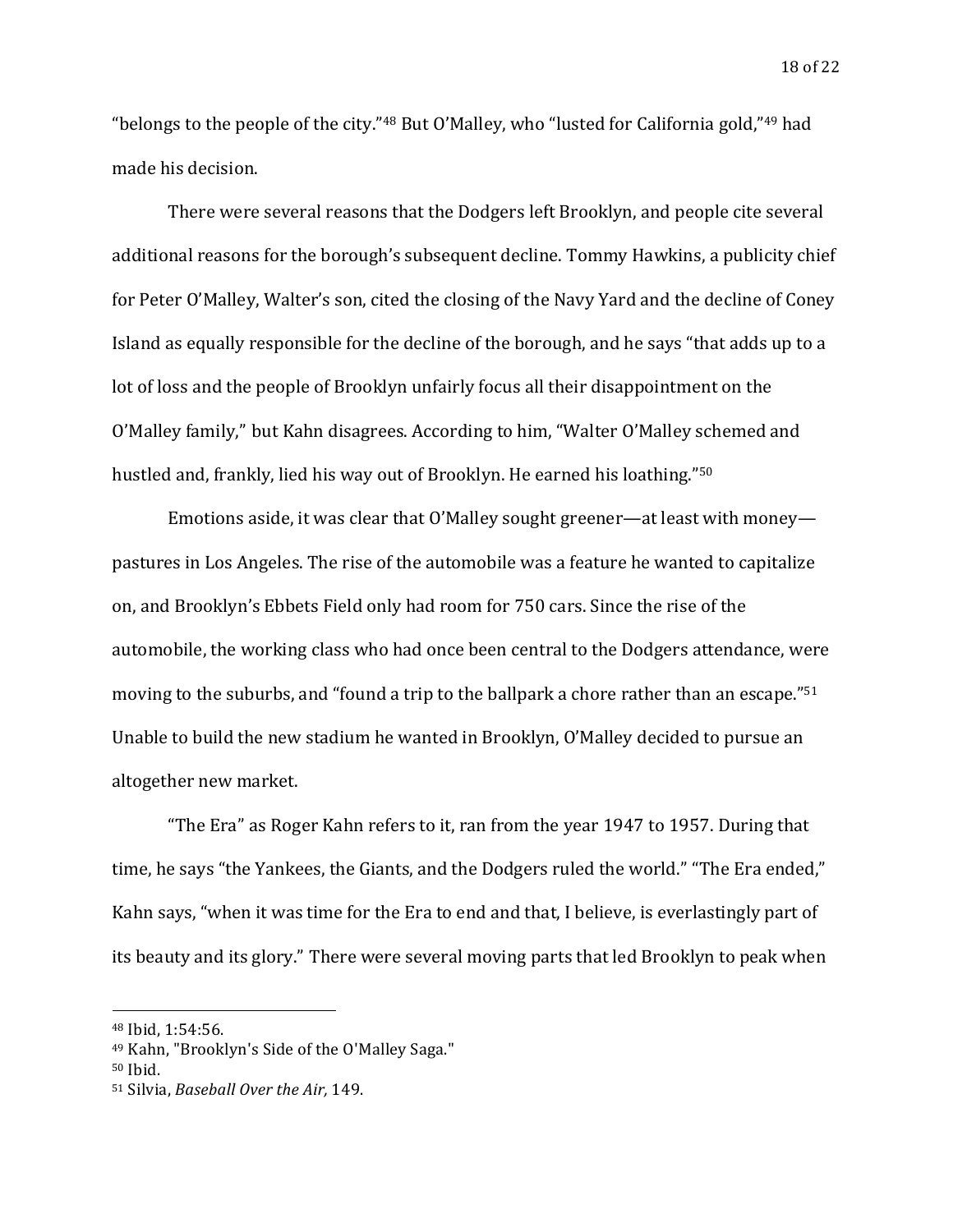it did. The country was just beginning to think of baseball as its own past time. New York City was the industrial center and Brooklyn was its working class residence. Radio exploded into popularity and Red Barber gave Brooklyn fans just the honesty and familiarity they needed. MacPhail supported the working class community that supported his Dodgers in return. The window of opportunity for this utopia closed almost as suddenly as it opened though, with suburbanization and the rise of television. As Kahn says, "it was time for the Era to end."

Just over two years after the Dodgers played their last game in Flatbush, the city tore down Ebbets Field. In Kahn's opinion, there was "no reason on earth" to do so.<sup>52</sup> In his documentary series, *Baseball*, Ken Burns writes for his narrator this beautiful description of the event:

> On February 23rd, 1960, a brass band played Ol Lang Syne, and two hundred die hard fans watched as a two ton wrecking ball, painted to resemble a baseball, began to demolish Ebbets Field in Brooklyn. The home of the Dodgers from 1913 to 1957… For 44 years, since Charles Hercules Ebbets had built his park on a garbage dump called Pigtown, Ebbets Field had united the hopes of Brooklyn.<sup>53</sup>

<sup>52</sup> Kahn, "Brooklyn's Side of the O'Malley Saga."

<sup>53</sup> Burns, Baseball, Inning Eight, 0:01:00.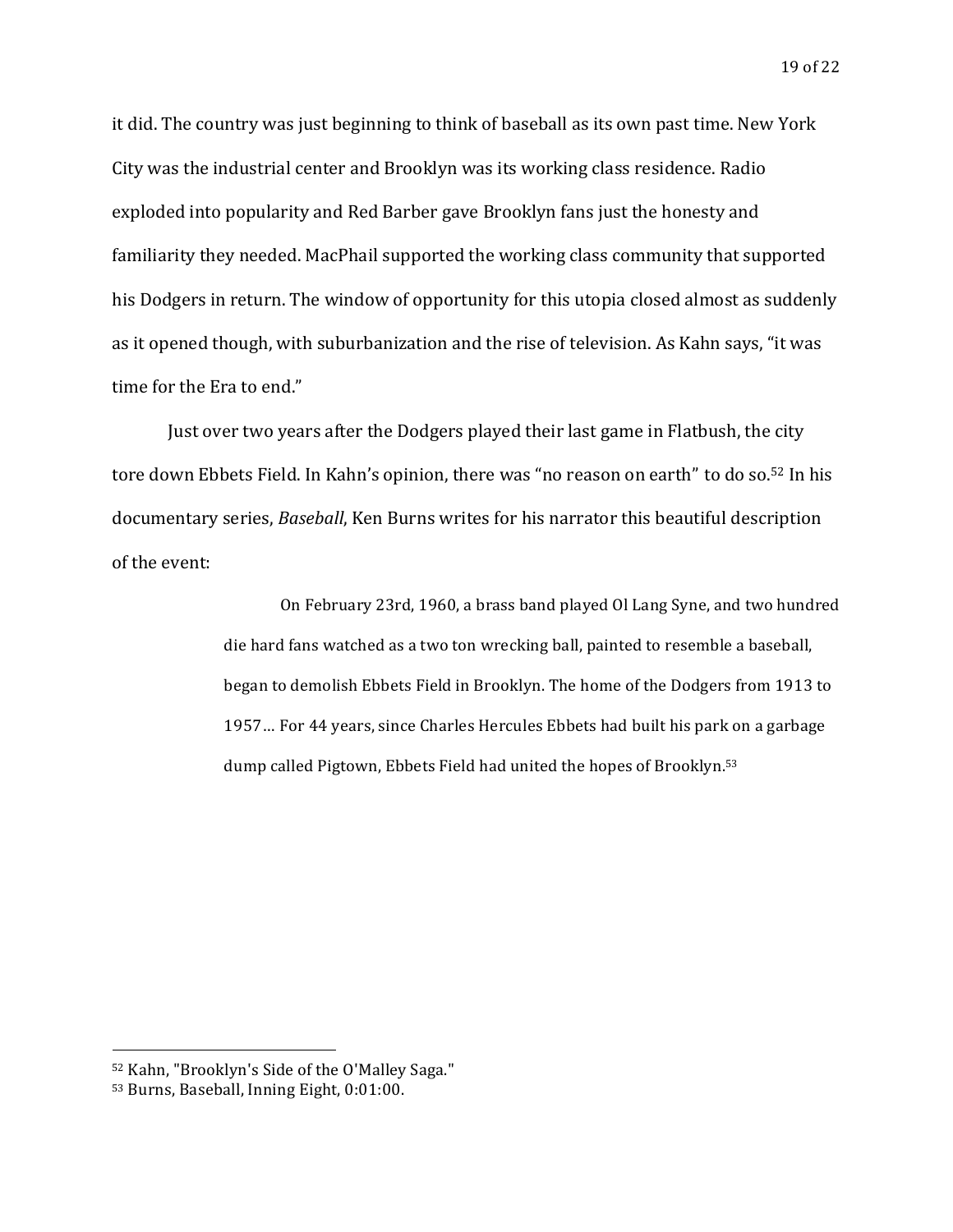## *Bibliography*

Barber, Red. 1970. *The Broadcasters*. New York: Dial Press.

Barrier, Robert G. "Only the Game Was Real." 2008. *In Baseball/Literature/Culture 2006-2007*, edited by Ronald E. Kates and Warren Tormey, 40-46. Jefferson, N.C.: McFarland & Co., 2008.

Burns, Ken, *Baseball*, PBS Home Video; 2004. Film.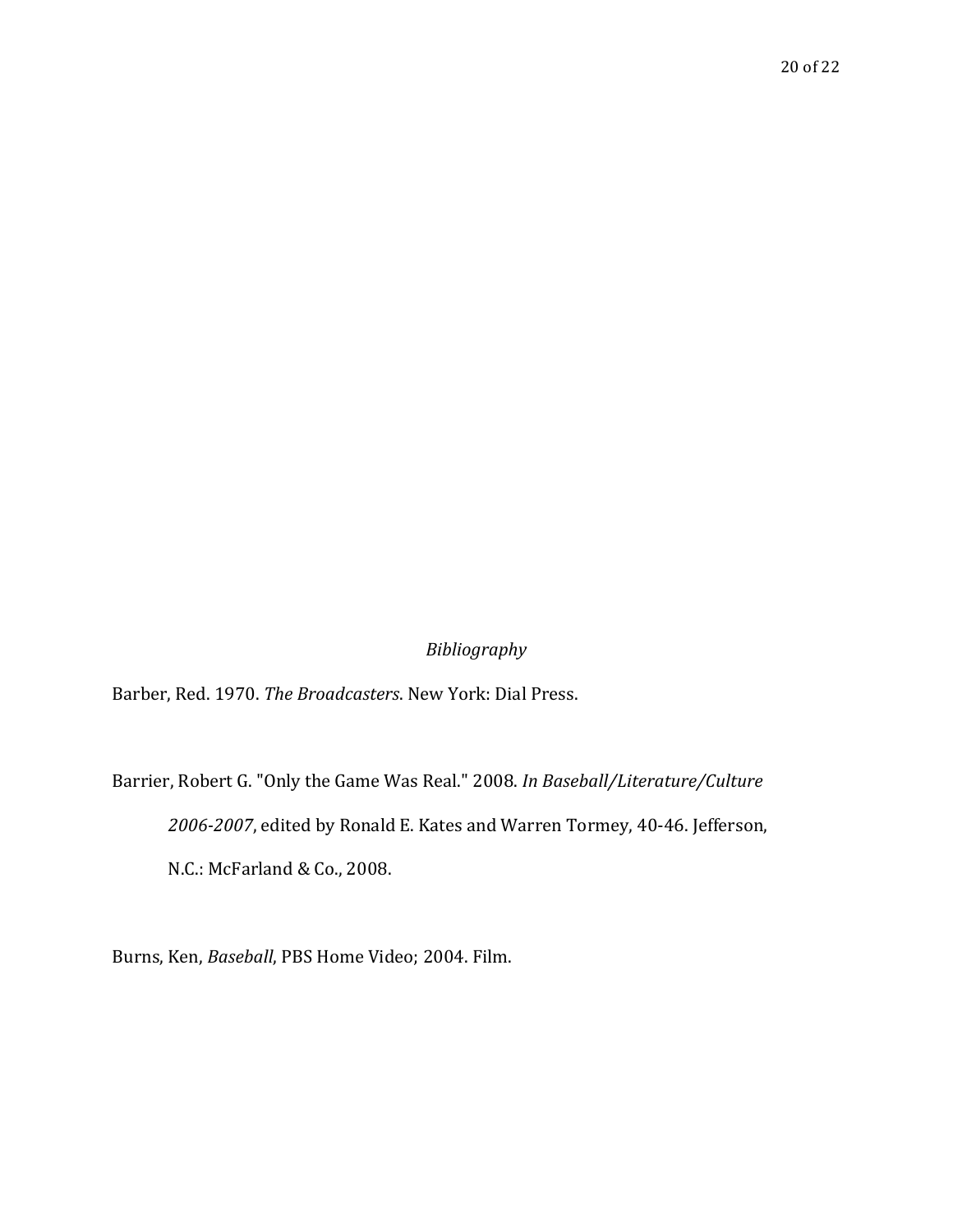Corbett, Warren. "Red Barber." In *The Team That Forever Changed Baseball and America The 1947 Brooklyn Dodgers*. Phoenix, Ariz.; Lincoln: University of Nebraska Press.

Douglas, Susan J. 2004. *Listening In: Radio and the American Imagination*. Minneapolis, Minn; London: University of Minnesota Press.

Eskenazi, Gerald, and Inc ebrary. 2005. *I Hid It Under the Sheets: Growing Up With Radio*. Columbia: University of Missouri Press.

Fuller, Linda K. *Sportscasters/Sportscasting: Principles and Practices*. New York: Routledge, 2008. Print.

Halberstam, David J. "Called Shot May Have Set Tone for the Future." *Los Angeles Times*

(Los Angeles, C.A.), October 03, 2001, Commentary.

Kahn, Roger. 1993. *The Era, 1947-1957: When the Yankees, the Giants, and the Dodgers Ruled the World*. New York: Ticknor & Fields.

Kahn, Roger. "Brooklyn's Side of the O'Malley Saga." *Los Angeles Times* (Los Angeles, C.A.), April 6, 2008, Commentary.